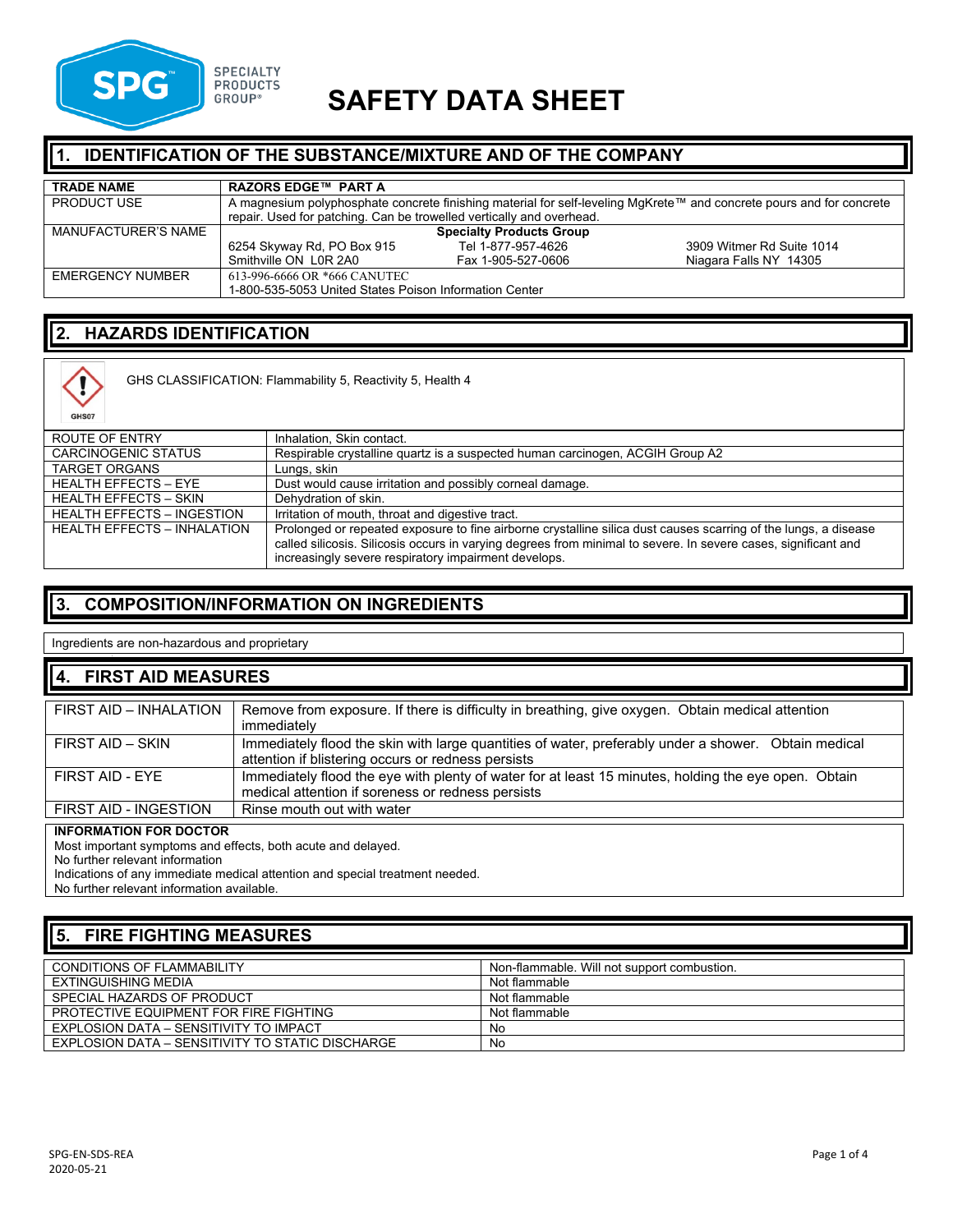#### **RAZORS EDGE™**

#### **6. ACCIDENTAL RELEASE MEASURES**

| SPILL PROCEDURES                    | Non-reactive. Transfer into non-dusting sealed containers for recovery or disposal.    |
|-------------------------------------|----------------------------------------------------------------------------------------|
| PERSONAL PRECAUTIONS                | Avoid creation of dust. Wear NIOSH approved particle mask, gloves, and eye protection. |
| ENVIRONMENTAL PRECAUTIONS           | Stable in environment. Not toxic to wildlife.                                          |
| <b>REFERENCES TO OTHER SECTIONS</b> |                                                                                        |
| .                                   |                                                                                        |

See Section 7 for information on safe handling

See Section 8 for information on personal protection equipment

See Section 13 for disposal information

### **7. HANDLING AND STORAGE**

HANDLING Use in well-ventilated area. Use local exhaust ventilation. Avoid inhaling dust. Avoid contact with eyes, skin and clothing. Handle carefully to avoid creating dust. STORAGE Store in a dry area.

**INFORMATION ABOUT PROTECTION AGAINST EXPLOSION AND FIRE**

Keep ignition sources away – Do not smoke

Protect against electrostatic charges

**SPECIFIC END USE(S)** 

No further relevant information available

### **8. EXPOSURE CONTROLS/PERSONAL PROTECTION**

| <b>ENGINEERING CONTROL</b><br><b>MEASURES</b> | Use in well-ventilated area. Avoid creation of dust. Up to 0.5 mg/m <sup>3</sup> use air purifying respirator with high efficiency<br>particulate filter. Up to 1.25 mg/m <sup>3</sup> use powered air purifying respirator with high efficiency filter. Up to 2.5 mg/m <sup>3</sup><br>use full-faced piece air purifying respirator with high efficiency particulate filter. |
|-----------------------------------------------|--------------------------------------------------------------------------------------------------------------------------------------------------------------------------------------------------------------------------------------------------------------------------------------------------------------------------------------------------------------------------------|
| RESPIRATORY PROTECTION                        | Wear NIOSH approved particle respirator.                                                                                                                                                                                                                                                                                                                                       |
| <b>HAND PROTECTION</b>                        | Gloves should be worn during all handling operations.                                                                                                                                                                                                                                                                                                                          |
| EYE PROTECTION                                | Protect eyes from dust.                                                                                                                                                                                                                                                                                                                                                        |
| <b>BODY PROTECTION</b>                        | Clothing should cover body adequately to prevent exposure.                                                                                                                                                                                                                                                                                                                     |
| PROTECTION DURING<br>APPLICATION              | Will release ammonia gas when mixed with 1260 Part B. Good ventilation must be provided when working in<br>confined spaces and exposure must be kept to a minimum. After installation and drying, activities such as grinding,<br>sawing or tear-out of material would cause dust concentration to be above the TLV limit for crystalline quartz.                              |

### **9. PHYSICAL AND CHEMICAL PROPERTIES**

| PHYSICAL STATE                        | Solid                                 |
|---------------------------------------|---------------------------------------|
| <b>ODOUR &amp; APPEARANCE</b>         | None, Grey-buff                       |
| ODOR THRESHOLD (ppm)                  | No odour                              |
| <b>SPECIFIC GRAVITY</b>               | 2.65                                  |
| VAPOR DENSITY (AIR = 1)               | <b>NA</b>                             |
| VAPOR PRESSURE at 20°C                | 10 mm @ 1730C                         |
| <b>EVAPORATION RATE</b>               | No evaporation at normal temperatures |
| BOILING POINT (°C)                    | 2230                                  |
| FREEZING POINT (°C)                   | Solid                                 |
| pH                                    | Not determined                        |
| COEFFICIENT OF WATER/OIL DISTRIBUTION | Not determined                        |
| SOLUBILITY IN WATER                   | <b>Insoluble</b>                      |
| $VOC$ ( $g/L$ )                       | 0                                     |
| FLASH POINT (PMCC) (°C/°F)            | Not flammable                         |
| UPPER FLAMMABLE LIMIT %VOL            | Not flammable                         |
| LOWER FLAMMABLE LIMIT %VOL            | Not flammable                         |
| <b>AUTOIGNITION TEMP (°C/°F)</b>      | Not flammable                         |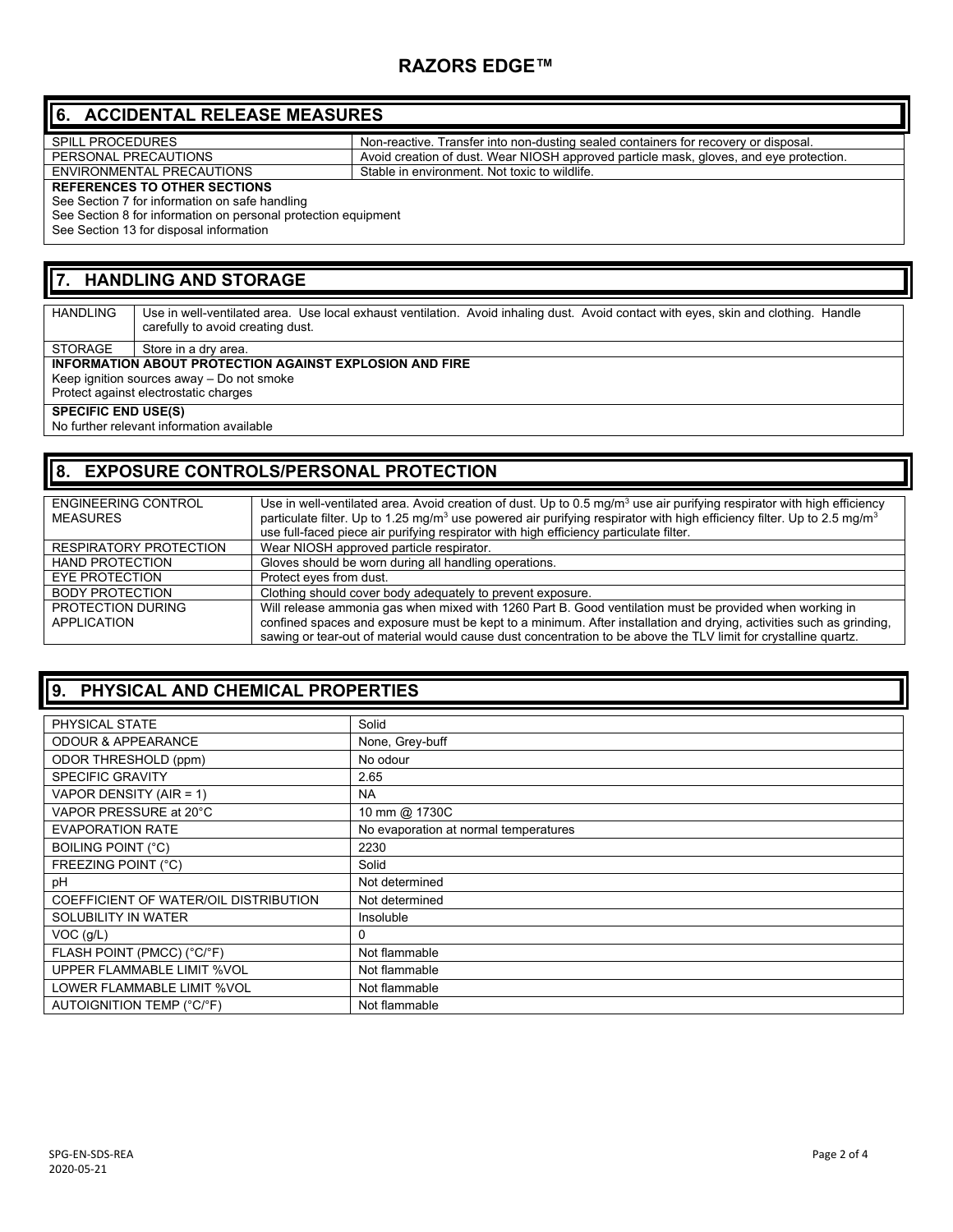#### **RAZORS EDGE™**

### **10. STABILITY AND REACTIVITY**

| <b>STABILITY</b>                 | Contact with strong oxidizing agents.                                                          |
|----------------------------------|------------------------------------------------------------------------------------------------|
| CONDITIONS TO AVOID              | Oxidizing agents: fluorine, chlorine trifluoride, manganese trioxide, oxygen difluoride        |
| MATERIALS TO AVOID               | Strong oxidizing agents.                                                                       |
| <b>HAZARDOUS POLYMERIZATION</b>  | Will not occur.                                                                                |
| HAZARDOUS DECOMPOSITION PRODUCTS | Silica will dissolve in hydrofluoric acid and produce a corrosive gas (silicon tetra fluoride) |

### **11. TOXICOLOGICAL INFORMATION**

| EFFECTS OF ACUTE EXPOSURE            | NA - No known acute toxicity.                                                                                                                                                                                                                                                                                                                                                                                                                                  |
|--------------------------------------|----------------------------------------------------------------------------------------------------------------------------------------------------------------------------------------------------------------------------------------------------------------------------------------------------------------------------------------------------------------------------------------------------------------------------------------------------------------|
| EFFECTS OF CHRONIC EXPOSURE          | Repeated inhalation of concentrated free silica dust would cause delayed lung injury (silicosis).                                                                                                                                                                                                                                                                                                                                                              |
| <b>EXPOSURE LIMITS</b>               | $0.05$ mg/m <sup>3</sup> Respirable quartz dust.                                                                                                                                                                                                                                                                                                                                                                                                               |
| <b>IRRITANCY</b>                     | Mild irritation expected                                                                                                                                                                                                                                                                                                                                                                                                                                       |
| <b>SENSITIZATION</b>                 | Very low probability                                                                                                                                                                                                                                                                                                                                                                                                                                           |
| <b>CARCINOGENICITY</b>               | The International Agency for Research on Cancer has concluded that crystalline silica in the form<br>of quartz from occupational exposures should be classified as carcinogenic to humans (Group 1)<br>The American Conference of Government Industrial Hygienists has given crystalline silica, quartz<br>an A2 classification, suspected human carcinogen. Simultaneous exposure to known carcinogens<br>can increase carcinogenicity of crystalline silica. |
| REPRODUCTIVE TOXICITY                | No data, but none of ingredients have a reproductive toxicity                                                                                                                                                                                                                                                                                                                                                                                                  |
| <b>TERATOGENICITY</b>                | No data, but none of ingredients are teratogenic.                                                                                                                                                                                                                                                                                                                                                                                                              |
| <b>MUTAGENICITY</b>                  | No data, but none of ingredients are mutagenic.                                                                                                                                                                                                                                                                                                                                                                                                                |
| TOXICOLOGICALLY SYNERGISTIC PRODUCTS | Synergistic effect between smoking and crystalline silica is likely.                                                                                                                                                                                                                                                                                                                                                                                           |

### **12. ECOLOGICAL INFORMATION**

| <b>MOBILITY</b>                           | Stable in environment.                  |  |
|-------------------------------------------|-----------------------------------------|--|
| PERSISTENCE/DEGRADABILITY                 | Non-biodegradable, generally non-toxic. |  |
| BIO-ACCUMULATION                          | Product does not bioaccumulate.         |  |
| <b>ECOTOXICITY</b>                        | Not toxic to wildlife.                  |  |
| <b>RESULTS of PBT and vPvB Assessment</b> |                                         |  |
| <b>PBT: N/A</b>                           |                                         |  |
| vPvB: N/A                                 |                                         |  |

#### **13. DISPOSAL CONSIDERATIONS**

| <b>PRODUCT DISPOSAL</b> |  |
|-------------------------|--|
|-------------------------|--|

Non-reactive. Transfer into non-dusting, sealed containers for recovery or disposal. Dispose of in an approved landfill site. Contact local authorities for disposal approval. CONTAINER DISPOSAL Empty bags may still contain residues. Dispose of bags with care.

**UNCLEANED PACKAGINGS**

**Recommendation:** Disposal must be made according to official regulations

#### **14. TRANSPORTATION INFORMATION**

| <b>CANADA</b>                              | <b>TDG CLASSIFICATION</b>             |
|--------------------------------------------|---------------------------------------|
| <b>NOT REQUIRED</b><br><b>HAZARD LABEL</b> | <b>NOT REGULATED</b>                  |
| <b>EXPORT</b>                              |                                       |
| DOT CFR 172.101 DATA                       | NOT REGULATED                         |
| UN PROPER SHIPPING NAME                    | NO UN NUMBER ASSIGNED - NOT HAZARDOUS |
| UN CLASS                                   | NO UN NUMBER ASSIGNED - NOT HAZARDOUS |
| UN NUMBER                                  | NO UN NUMBER ASSIGNED - NOT HAZARDOUS |
| UN PACKAGING GROUP                         | NO UN NUMBER ASSIGNED - NOT HAZARDOUS |
| <b>FLASH POINT</b>                         | NO FLASHPOINT                         |
| <b>HAZARDOUS MATERIAL</b>                  | <b>NONE</b>                           |
| <b>HAZARD LABEL</b>                        | <b>NONE</b>                           |
| <b>MARINE POLLUTANT</b>                    | <b>NO</b>                             |
| SPECIFIC PRECAUTIONS FOR USER              | N/A                                   |